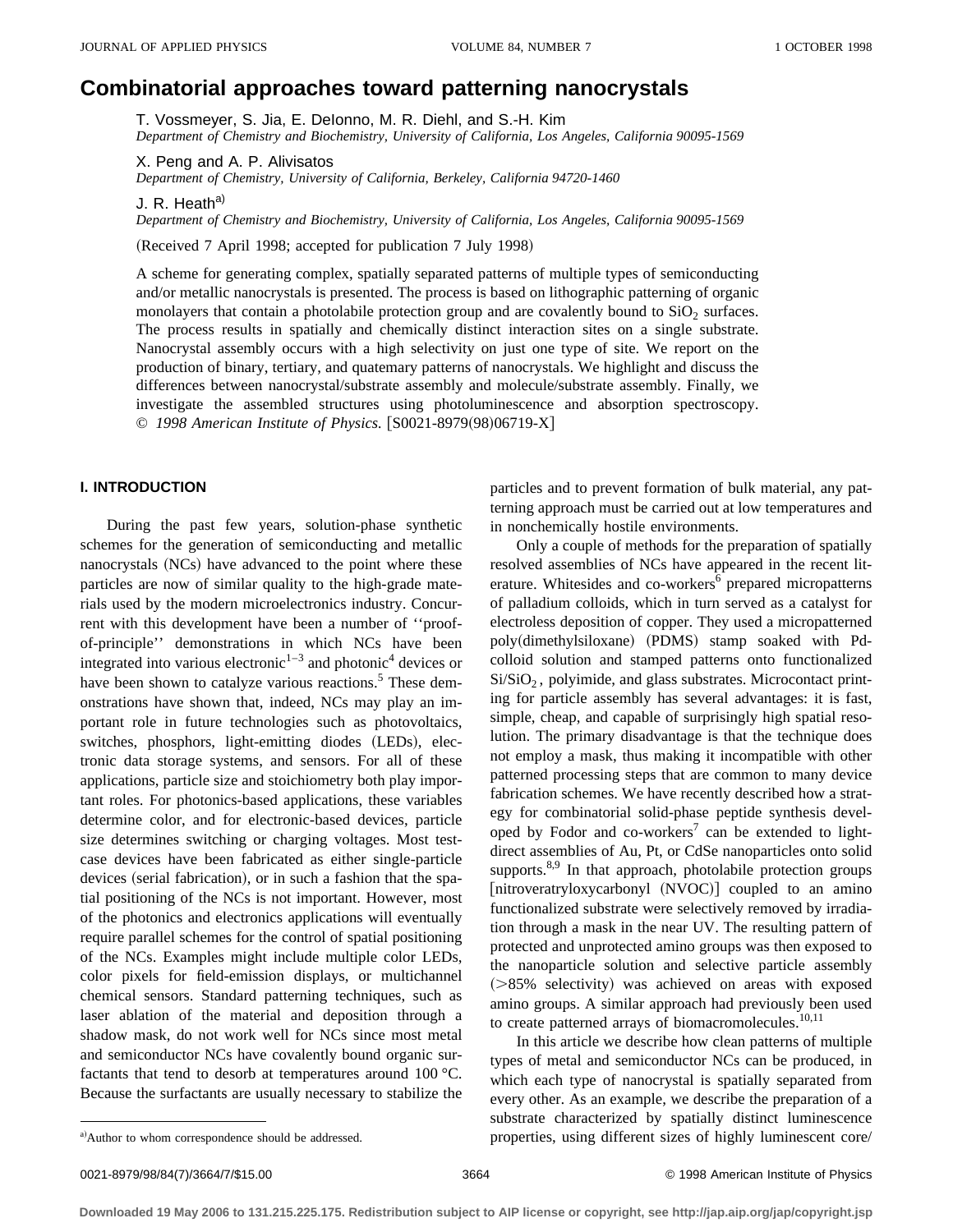shell structured CdSe/CdS NCs. The chemistry involved in the selective assembly of nanocrystals is different than for the case of molecules, and these differences are highlighted and discussed. Finally, we characterize the efficiency of our selective patterning process, as well as the properties of the patterned NCs, by interrogating the photophysical signatures of the various patterned regions on the substrate.

#### **II. EXPERIMENTAL SECTION**

#### **A. General information**

All chemicals used were of analytical grade or of highest purity available and obtained from Aldrich, Fisher, Acros, Gelest, and Boehringer Mannheim. Photoluminescence (PL) spectra were taken with a home-built spectrometer using the 473.6 nm line of an argon–krypton laser (coherent) for excitation. Absorption spectra were taken with a Hewlett Packard 8451 A diode array spectrophotometer. Scanning electron microscope (SEM) images were taken with a Cambridge 360 scanning electron microscope operated at 15 kV. Optical micrographs were taken with a remodeled Reichert–Jung Polyvar Infrapol microscope operated in reflection mode and equipped with a charge-coupled device camera or with a Reichert–Jung MET fluorescence microscope equipped with an RCA silicon intensified camera and an argon ion laser for fluorescence excitation.

## **B. Preparation of nitroveratryloxycarbonyl–glycine** "**NVOC–GLY**…

Synthesis of the compound NVOC–GLY has been mentioned before<sup>12</sup> but has not been described in detail. 0.27 g  $(3.6 \text{ mmol})$  glycine was dissolved in 14 mL 10%  $(w/v)$  sodium carbonate solution followed by addition of 10 mL dioxane. The mixture was stirred in an ice bath and  $1.0 \text{ g } (3.6$ mmol) nitroveratryloxycarbonyl chloride was added slowly. The mixture was allowed to warm to room temperature and stirred for several hours. After this, the mixture was poured into 200 mL water and then washed three times with 80 mL diethylether. Under vigorous stirring, a pH of 2–3 was adjusted by slowly adding 5 M HCl. The orange-yellow precipitate obtained was refrigerated overnight, and subsequently, filtered and then recrystallized two times from a water/methanol  $(50:50 \text{ v/v})$  mixture. The melting point was 180 °C and the yield 70%.

## **C. Au nanocystals**

Preparation of the dodecylamine stabilized gold nanocrystals has been described in the literature.<sup>13</sup> We used reaction scheme 1 given in Ref. 13 to prepare particles of an average core size of 2.6 nm. In order to react the particles with the lithographically patterned substrates, we dissolved them in toluene to a concentration corresponding to an optical density of 0.5 at 0.5 cm path length at 550 nm.

## **D. Pt nanocrystals**

Preparation of the Pt nanoparticles is analogous to the preparation of gold nanoparticles.  $152 \text{ mg}$   $(0.445 \text{ mmol})$  of PtCl4 was dissolved in 15 mL deionized water. To this stirring solution was added 247 mg  $(0.445 \text{ mmol}) \text{ N}(\text{C}_8\text{H}_{17})_4\text{Br}$ in 15 mL toluene, resulting in two-layer separation. Next, a solution of 82 mg (0.445 mmol)  $C_{12}H_{25}NH_2$  in 15 mL toluene was added, which immediately turned the solution milky yellow. Then, 185 mg  $(4.89 \text{ mmol})$  NaBH<sub>4</sub> dissolved in 15 mL water was added. The milky solution immediately turned black and was allowed to stir overnight. The aqueous layer was separated and discarded. The volume of the black organic layer was reduced to about 10 mL by rotary evaporation. The particles were precipitated by adding 400 mL acetone and storing at  $-4$  °C overnight. The particles were then filtered and redissolved in toluene. Transmission electron microscope (TEM) images of the samples revealed an average metal core diameter of  $2.5\pm0.5$  nm. The concentration used in experiments with the lithographically patterned substrates corresponded to an optical density of 0.5 at 1 cm path length at 700 nm.

## **E. Epitaxially grown CdSe/CdS-core/shell structured nanocrystals**

The synthesis of dodecylamine stabilized CdSe/CdScore/shell structured NCs has been described in the literature.<sup>14</sup> Here, we used yellow ( $\lambda_{\text{max}}$ =560 nm) and red  $(\lambda_{\text{max}}=610 \text{ nm})$  luminescent NCs (YNCs and RNCs) dissolved in a 0.1 M solution of octylamine in chloroform. Corresponding to their emission maxima the particles had average CdSe core diameters of 2.4 and 3.7 nm and a CdS shell thicknesses of about 1.5 and 1.0 ML, respectively. As compared to Rhodamine 560, the fluorescence quantum yield was around 18% for the YNC solution and 8% for the RNC solution. The particle concentrations of the solutions we used for treating the substrates corresponded to an optical density of 0.5 at 350 and 430 nm for the YNCs and the RNCs at 1 cm path length, respectively.

# **F. Preparation of photosensitive glass and Si/SiO<sub>2</sub> substrates**

Glass slides and Si wafers were cleaned according to the procedure described by Linford *et al.*<sup>15</sup> Briefly, microcover slides and pieces of silicon wafers were cleaned by treating them first with a mixture of concentrated  $H_2SO_4$  and 30%  $H<sub>2</sub>O<sub>2</sub>$  (70:30 v/v) at 100 °C for 1.5 h. Then, the substrates were rinsed with deionized water and immersed into a mixture of 29.2% ammonium hydroxide solution and 30%  $H_2O_2$  $(70:30 \text{ v/v})$  for half an hour. The substrates were washed extensively and stored under  $18.2 \text{ M}\Omega \text{ cm}$  water until needed. To react the substrates with aminoethoxysilanes we used the experimental setup described by Haller.<sup>16</sup> A rack holding the dried substrates was immersed into 250 mL of dry toluene into which 1.5 mL  $(7.2 \text{ mmol})$  3aminopropylmethyldiethoxysilane were injected. When using 3-aminopropyldimethylethoxysilane only 0.6 mL (3.2) mmol) were injected. As described in the results section, we also tried to use 3-aminopropyltriethoxysilane at similar concentrations. After refluxing the solution overnight under argon atmosphere, the substrates were transferred into dry toluene and stored under argon until needed.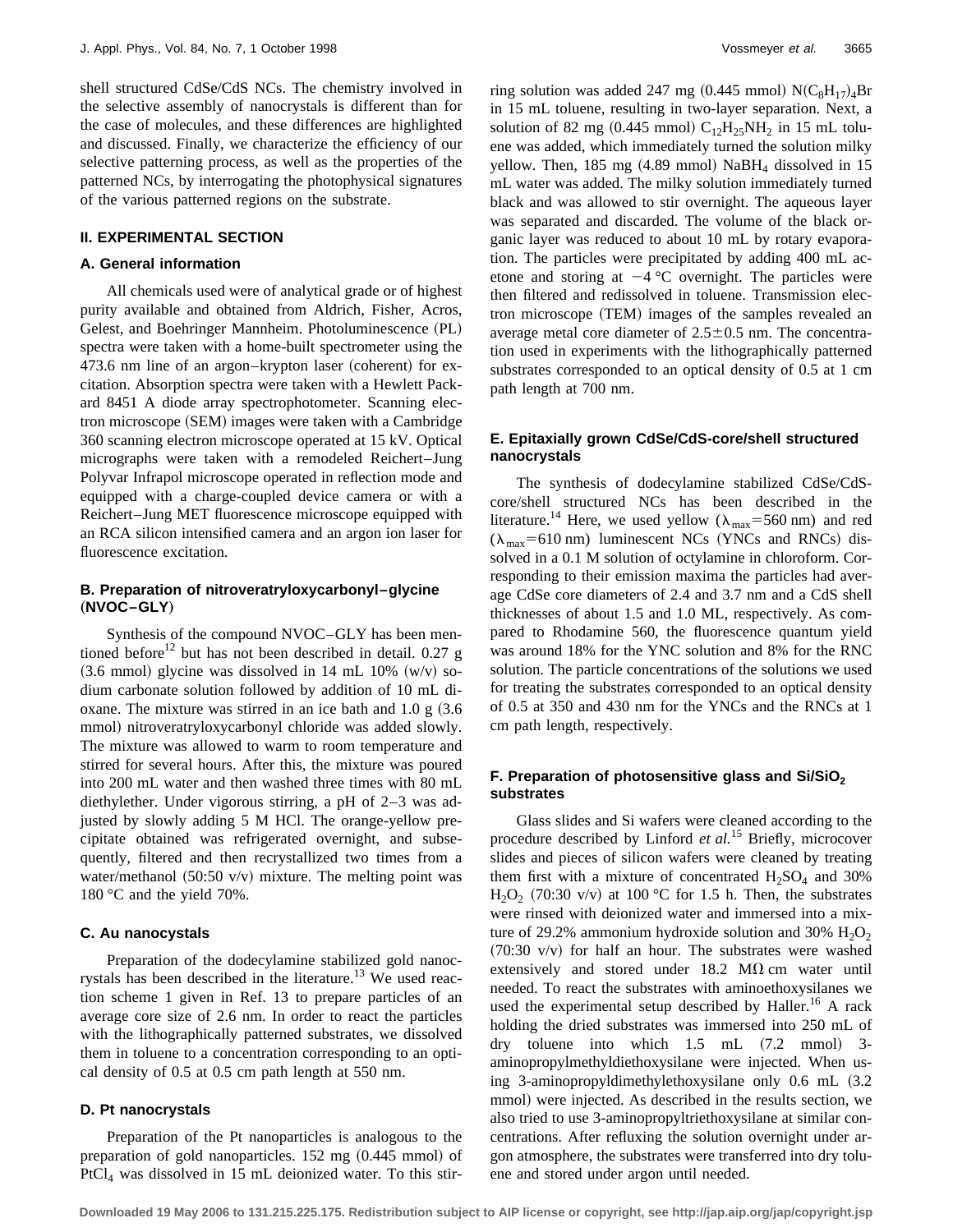In order to react the photolabile compound NVOC–GLY with the surface bound amino groups, the substrates were washed with dry  $CH_2Cl_2$  and put into a closed reaction vessel containing 2 mL of dry  $CH_2Cl_2$ . A solution of 30 mg (95  $\mu$ mol) NVOC–GLY in 100  $\mu$ L dry dimethylformamide (DMF) was injected followed by 20  $\mu$ L (128  $\mu$ mol) 1,3 $diisopropylcarbodimide$  (DIC). After standing for 1 h at room temperature the NVOC–GLY/DIC treatment was repeated once. The substrates were then put into a solution of 200  $\mu$ L (2.1 mmol) acetic anhydride and 350  $\mu$ L (2.0 mmol) diisopropylethylamine in 3 mL of dry DMF in order to block any amino groups that had not reacted. After washing the slides with ethanol and water and drying them in an argon stream, they were stored under argon at  $-18$  °C and used for the lithographic experiments within one week. All preparations with the light sensitive NVOC group were carried out in a dark-room environment.

## **G. Lithographic fabrication of patterned nanocrystal arrays**

The strategy is illustrated in Fig. 1. Photosensitive substrates were irradiated for 30 min through a mask in the near UV/Vis  $(\lambda > 360 \text{ nm})$  with a 1000 W tungsten–halogen lamp. This long exposure time is due to the low-power UV emission from the lamp. We have demonstrated that if a 364 nm  $Ar<sup>+</sup>$  ion laser is used for irradiation, the exposure time is reduced to just a few seconds. The infrared radiation from the lamp will quickly heat up a substrate, so it was removed by passing the light beam through a water filter. For preparing macroscopic patterns, the substrates were immersed in a 55.0 mM solution of semicarbazide hydrochloride in methanol and partly covered by the mask during irradiation. Micropatterns were prepared by sandwiching the semicarbazide hydrochloride solution between the substrate and a stripepatterned chrome-on-glass mask. The resulting  $NH<sub>2</sub>/NVOC$ patterns of deprotected and still protected amino groups could be tested by fluorescence microscopy after labeling the free-amino groups with either ATTO-TAG, $^{17}$  or fluorescein by reaction with fluorescein isothiocyanate.<sup>7</sup>

For preparing binary micropatterns consisting of metal (Pt or Au) and CdSe/CdS-core/shell NCs, the metal particles were first selectively assembled by immersing the  $NH<sub>2</sub>/NVOC-patterned substrate into a solution of the par$ ticles for about 1 h. When using Au NCs, the substrate was subsequently treated with a 0.1 M solution of 1,8 octanedithiol in methanol for 10 min and then again immersed into the Au particle solution for half an hour. This amplification of particle binding, where the initially assembled particles themselves served as a selective substrate, was repeated once. When Pt NCs were assembled, butylamine was added to the toluene/Pt colloidal solution up to a concentration of 0.1 M. The same procedure was used to amplify particle binding with the exception that the dithiol solution was replaced with a 0.1 M solution of 1,6 hexanediamine in methanol. Here, the amplification was not repeated.

After the selective assembly of the metal particles onto the substrate, a second deprotection was performed with the stripe mask oriented perpendicular to the lines of the metal



FIG. 1. Reaction scheme for the stepwise preparation of multiple particle arrays. An amino-functionalized substrate that had been protected with the photolabile NVOC group was partly deprotected by irradiation through a mask in the near UV (I). During deprotection the substrate was covered with a solution containing a reagent for scavenging reactive side products of the photoreaction. The substrate was then treated with a solution of amine stabilized nanoparticles, which assembled on areas of deprotected amino groups (II). The deprotection was repeated (III) and another type of aminestabilized nanoparticles was assembled onto areas of freshly deprotected amino groups, yielding a binary nanoparticle array (IV). The cartoon depicts the assembly of patterns only a few nanocrystals wide, and was drawn this way for the sake of clarity. In fact, the written domains were actually a few microns  $(10^2 - 10^3 \text{ particles})$  wide.

particle assemblies. The substrates were then exposed to a solution of RNCs for about half an hour, washed with solvent, and dried.

The macroscopic patterns illustrated in Fig. 2 were prepared as follows. Half of a glass slide was deprotected, and the whole slide was immersed in a solution of RNCs for 30  $min$  (step 1). The other half of the slide was then deprotected with a 0.2 M solution of butylamine in toluene sandwiched between the substrate and the mask (instead of the methanolic semicarbazide solution), because alcohols were found to irreversibly quench the luminescence of the substrate bound core/shell NCs. The whole slide was then immersed in a solution of YNCs for  $45$  min (step 2). After treating the slide for 10 min with a 0.1 M solution of 1,8-octanedithiol in toluene, it was washed with toluene and only one half of the slide (step 3A) was dipped into Au-nanoparticle solution for 45 min to give a quaternary pattern. In a similar experiment the whole slide was dipped into a solution of RNCs for 30 min after treating the binary pattern with the dithiol (step 3B). After each assembly step these patterns were investi-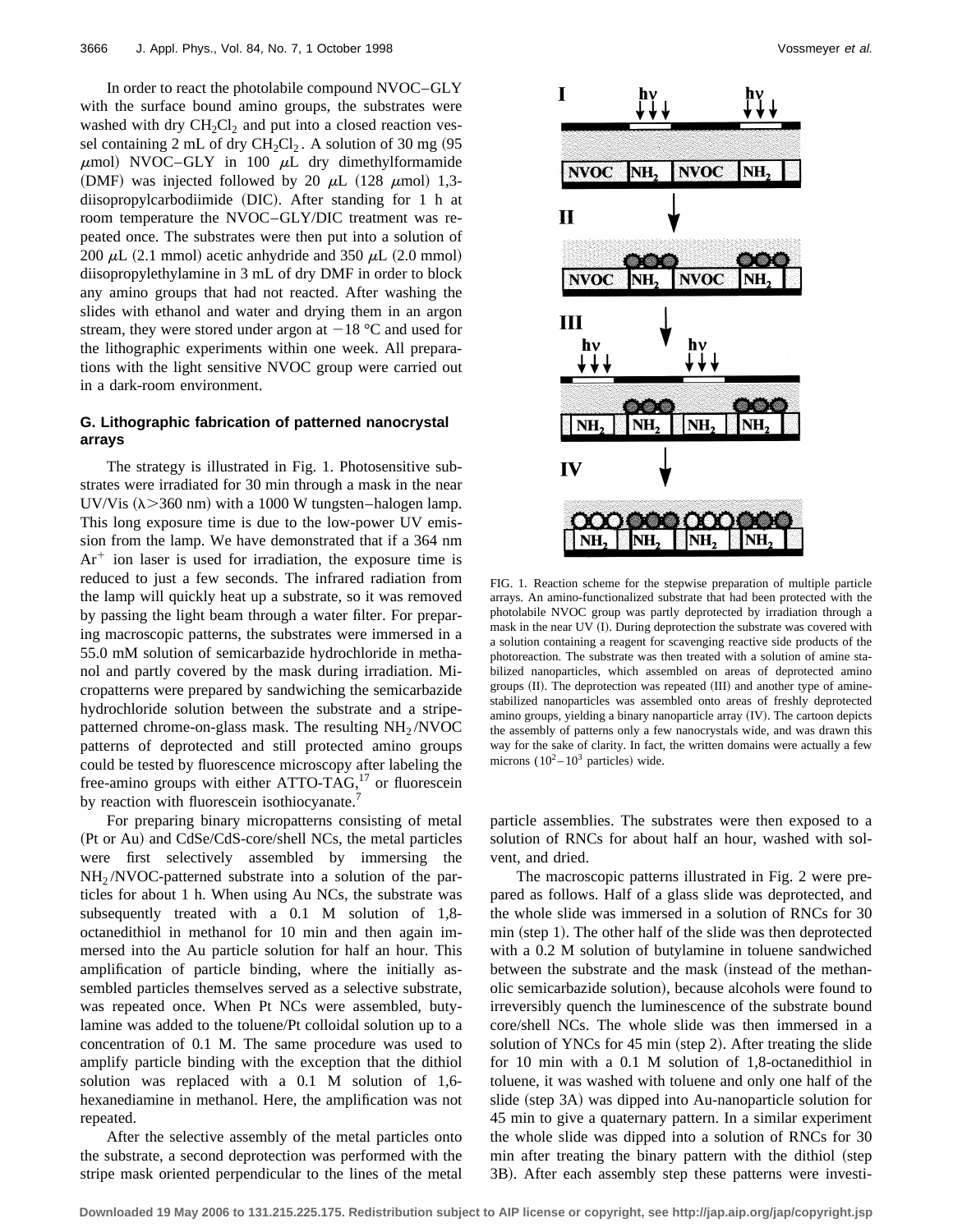

FIG. 2. Scheme for the preparation of macroscopic patterns for spectroscopy. First, half of a glass slide is photodeprotected to produce a substrate with amine interactions on one half, and NVOC on the other. Step 1: The slide is immersed into a solution of red-luminescent particles (RNCs), creating the pattern as shown. Step 2: The remainder of the slide is photodeprotected, and the slide is immersed into a solution of yellow-luminescent particles (YNCs), creating spatially separated regions of red and yellow particles. Step 3A: Dithiols are exchanged for the alkylamine nanocrystal surfactants, and half the slide is immersed into a solution of Au nanocrystals, producing a quaternary pattern. Step 3B: After a similar ligand exchange, the whole slide is immersed into a solution of RNCs, producing the binary pattern. The optical properties of these slides are discussed in the text and shown in Figs. 4 and 5.

gated by UV/Vis absorption and/or fluorescence spectroscopy.

### **III. RESULTS AND DISCUSSION**

## A. Preparation of photosensitive glass and Si/SiO<sub>2</sub> **substrates**

Under the conditions we chose to functionalize glass and  $Si/SiO<sub>2</sub>$  substrates with amino groups it was found that the trialkoxysilane 3-aminopropyltriethoxysilane polymerized and precipitated on the substrate. The use of the dialkoxysilane 3-aminopropylmethydiethoxysilane and the monoalkoxysilane 3-aminopropyl–dimethylethoxysilane usually resulted in substrate surfaces that were totally transparent and could not be distinguished from untreated slides by eye. Sometimes, however, parts of the slides showed a white precipitate when the dialkoxysilane was used, and these slides were discarded. Even the best slides, when probed by SEM, were often characterized by a small amount of submicron particulate matter on the substrate. This matter apparently originated from the surface-functionalization step. As measured by the efficiency of particle binding, the dialkoxysilanes generated a higher coverage of amino sites than the monoalkoxysilanes, and were used for most of the experiments discussed here.

Although NVOC–Cl reacts readily and in high yield with primary amines in (basic) solution, we could not react NVOC–Cl with surface-bound amino groups. Therefore, we first reacted NVOC–Cl with the amino group of glycine and then coupled NVOC–GLY to the surface-bound amino groups to prepare the photosensitive substrates.



FIG. 3. Three different microscopy images of assembled and spatially separate metal and semiconductor NC arrays. (A) Optical micrograph (reflection mode) of a binary pattern of Au- and highly luminescent CdSe/CdS-core/ shell NCs on a glass substrate. Only the Au-NC arrays are seen because of their strong absorbance. (B) Fluorescence micrograph of the same slide shown in part (A). Here, the arrays of luminescent NCs are clearly seen as bright horizontal stripes. Again, the strongly absorbing Au-NC arrays show up again as dark vertical stripes. (C) SEM micrograph of Pt-NC arrays (vertical stripes) and CdSe/CdS-core/shell NC arrays (horizontal stripes) assembled on a  $Si/SiO<sub>2</sub>$  substrate. The scale bar in part (A) is 100  $\mu$ m and is valid for all images.

## **B. Lithographic fabrication of patterned nanoparticle arrays**

The procedure is illustrated in Fig. 1. Irradiation of the photosensitive substrates through a mask in the near UV resulted in patterns of deprotected and protected amino groups of the surface bound glycine. This pattern could be developed with fluorescent markers. If deprotection was done in air, the defined pattern was barely discernable by fluorescence microscopy. A higher yield of free-amino groups was achieved by wetting the substrate with a solution of semicarbazide hydrochloride in methanol or butylamine in toluene for the photodeprotection step. The solvates were added as scavengers for an aldehyde by-product that is presumably formed during the photodeprotection step, $^{18}$  and which might rereact with the free-amino groups.

When the  $NH<sub>2</sub>/NVOC$ -patterned substrates were dipped into NC colloidal solutions, the NCs preferentially assembled on photodeprotected areas, thus undergoing a ligand exchange with the substrate-bound amino groups. By stepwise repetition of the deprotection and assembly process, micropatterns consisting of different particle arrays could be prepared. In Fig. 3, three examples of binary particle assemblies are shown, including Au- and strongly luminescent CdSe/CdS-core/shell NCs on a glass substrate, and Pt- and  $CdSe/CdS-core/shell NCs$  on a  $Si/SiO<sub>2</sub>$  substrate. The reflection-mode micrograph [Fig.  $3(A)$ ] only reveals stripes of the Au NCs, which absorb much more strongly than the semiconductor NCs. In contrast, the semiconductor NCs appear as bright stripes in the fluorescence micrograph [Fig.  $3(B)$ , while the strongly absorbing Au NCs appear as dark stripes. For the SEM micrograph [Fig.  $3(C)$ ], both the Pt NCs (vertical lines) and the semiconductor NCs (horizontal lines) appear with similar contrast.

In order to investigate the selectivity of the method we prepared macroscopic patterns that could be analyzed by fluorescence spectroscopy. As shown in Fig. 2, we first exposed a half-photodeprotected glass slide to a solution of  $RNCs$  (step 1). The fluorescence intensities measured on this particular slide indicated a greater than 10/1 selectivity ratio. In other experiments, this selectivity ratio ranged from 100/1 to 8/1. The binding selectivity of the NCs depended on the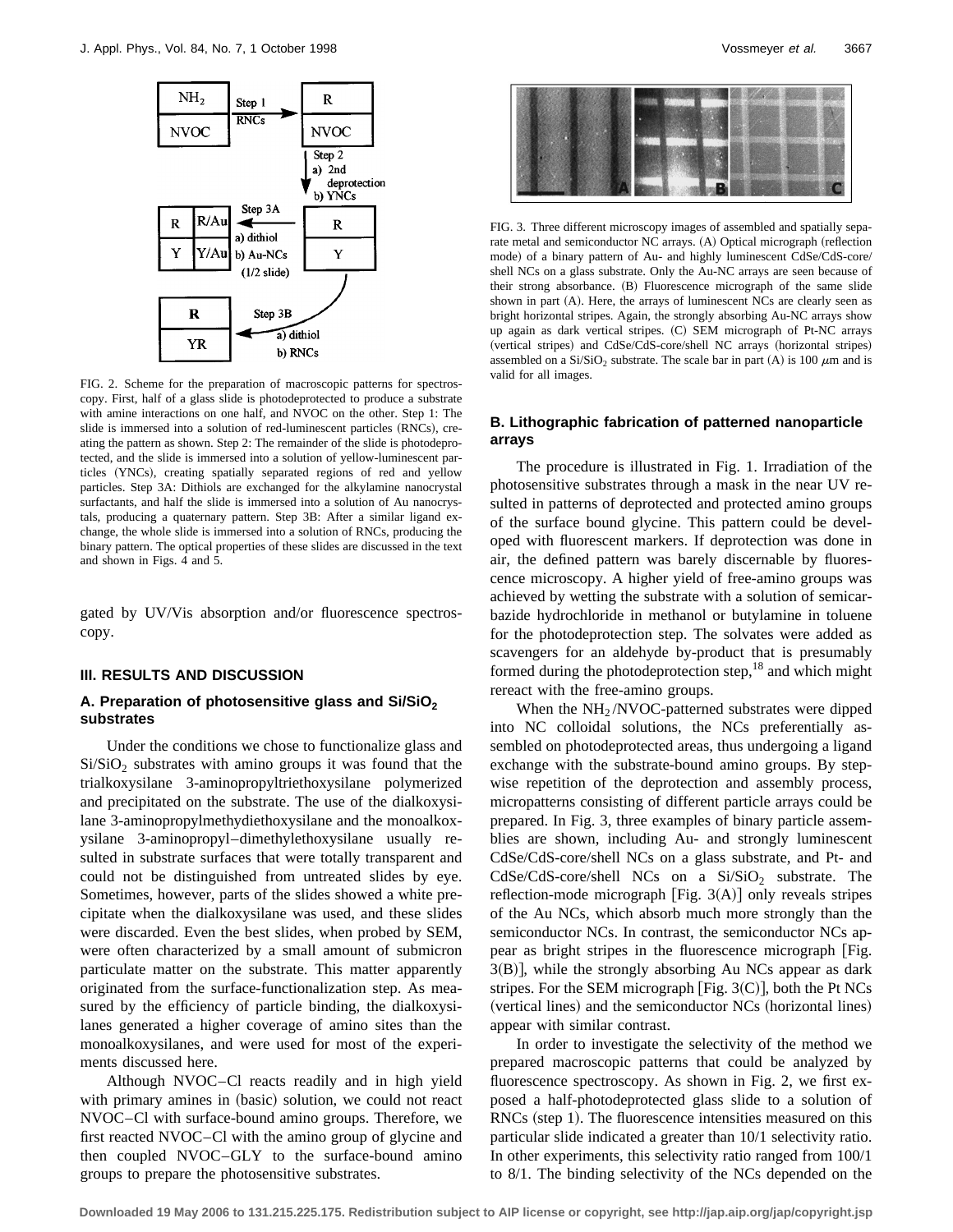type of particle, the particle concentration, the chemical composition of the NC solution, and the exposure time of the slide to the particle solution. This complexity highlights the differences that characterize selective assembly of *particles* rather than *molecules*, and is one of the major findings of this article. Selective assembly of particles onto amine-patterned substrates works well if the particle surfactants readily undergo ligand exchange with the surface amino groups. However, nanocrystal–substrate interactions and molecular– substrate interactions can be quite different. For example, spatially resolved libraries of peptides or oligonucleotides can be prepared by simply taking advantage of strong covalent chemical interactions between solution-phase molecules and substrate-bound molecules. This is not always the case for NCs. Such materials are characterized by strong interparticle and particle–substrate dispersion attractions that scale geometrically with the size of the particle.<sup>19</sup> Such interactions can compete quite effectively with ligating particle– substrate interactions, and thus decrease binding selectivity. This can become a major problem when trying to stepwise assemble different kinds of particles onto the same substrate. Thus, the matrix of conditions for achieving spatially selective binding of multiple types of NCs to substrates is quite complex. Prolonged exposure times and high particle concentrations eventually gave strong unselective binding. On the other hand, addition of a ligating reagent (octylamine for the semiconductor NCs; butylamine for the Pt NCs) to the particle solution usually increased the particle solubility, and thereby decreased unselective binding to the substrate. The optimum conditions for selective particle binding varied strongly from solution to solution, and thus, had to be determined for each individual particle sample by stepwise controlling the assembly process.

After the red luminescent particles had been bound, the NVOC half of the slide was photodeprotected and the whole substrate was immersed in a solution of YNCs  $(Fig. 2, step)$ 2). This immersion step was optimized by stopping it every 15 min, and monitoring the progress by measuring the yellow particle photoluminescence. When the PL intensity was in the same range as for the RNCs (after  $45$  min), the coupling reaction was stopped.

The complexity of the binary pattern was increased by coupling 1,8-octanedithiol to the substrate-bound particles and redipping only one half of the slide into Au-NC solution  $(Fig. 2, step 3A)$  or a solution of RNCs  $(Fig. 2, step 3B)$ . Consider the metal/semiconductor pattern prepared according to Fig. 2, step 3A. This slide had four fields of different particle assemblies. Each quadrant is characterized by a unique set of optical properties, as shown by UV/Vis absorption and photoluminescence spectroscopy. Compared to the absorption spectra Y and R in Fig.  $4(B)$  (corresponding to the similarly labeled quadrants of Fig.  $2$ ) the absorption spectra of the quadrants Y/Au and R/Au clearly reveal the presence of Au NCs as indicated by the absorption centered at 530 nm. For comparison the UV/Vis absorption spectra of a Au-NC colloidal solution  $(Au_{(S)})$  and solutions of the yellow  $(Y_{(S)})$  and red  $(R_{(S)})$  luminescent core/shell NCs are given in Fig.  $4(A)$ . The PL of these various layers can be understood qualitatively within the context of a Forster cou-



FIG. 4. (A) Left: UV/Vis-absorption spectra of the red  $(R_{(S)})$  and yellow (Y(*S*)) luminescent CdSe/CdS-core/shell NCs dissolved in chloroform, and of Au NCs dissolved in toluene. Right: corresponding luminescence spectra of the red  $(R_{(S)})$  and yellow  $(Y_{(S)})$  luminescent NC solutions. (B) Left: absorption spectra of the quaternary pattern depicted in Fig. 2 (step 3A). Right: corresponding luminescence spectra.

pling model for energy transfer. When the PL spectra Y and Y/Au or R and R/Au are compared, a dramatic quenching of the luminescence is observed, indicating energy transfer from the semiconductor NCs to the metal NCs. The quenching is stronger for the Y/Au pattern, consistent with the fact that the PL spectrum of the YNCs overlaps almost directly with the absorption spectrum of the Au NCs. The higher luminescence quantum yield exhibited by the yellow NCs will also lead to a slightly larger characteristic length scale for energy transfer for these particles to the Au NCs.

Now consider the luminescence properties of the semiconductor-only quadrants  $(Y \text{ and } R)$  of the slide prepared according to Fig. 2, step 3A. These PL spectra are presented in Fig.  $4(B)$ , and the solution-phase PL of those same particles are presented in Fig.  $4(A)$ . Notice that the PL from the substrate-bound particles is asymmetric when compared to the solution-phase case. We would like to utilize this information to quantify the binding selectivity of binary patterns, but we also need to consider the role that energy transfer might play in modifying these observed luminescence intensities. In other words, if YNCs unselectively bind to RNCs, then the PL spectrum of the RNC quadrant could be affected in two ways. First, the YNCs could contribute luminescence intensity, thus skewing the RNC spectrum to slightly higher energies. In this case, the observed asymmetry in the PL spectrum gives a measurement of the nonselectivity of the second assembly step  $(Fig. 2, \text{step } 2)$ . However, nonselectively bound YNCs could also transfer their excitation to the RNCs, thus enhancing the observed RNC quantum yield. Thus, to separate out the effect of energy transfer, we have prepared a bilayer  $(YNC$  on RNC) structure  $(Fig. 2,$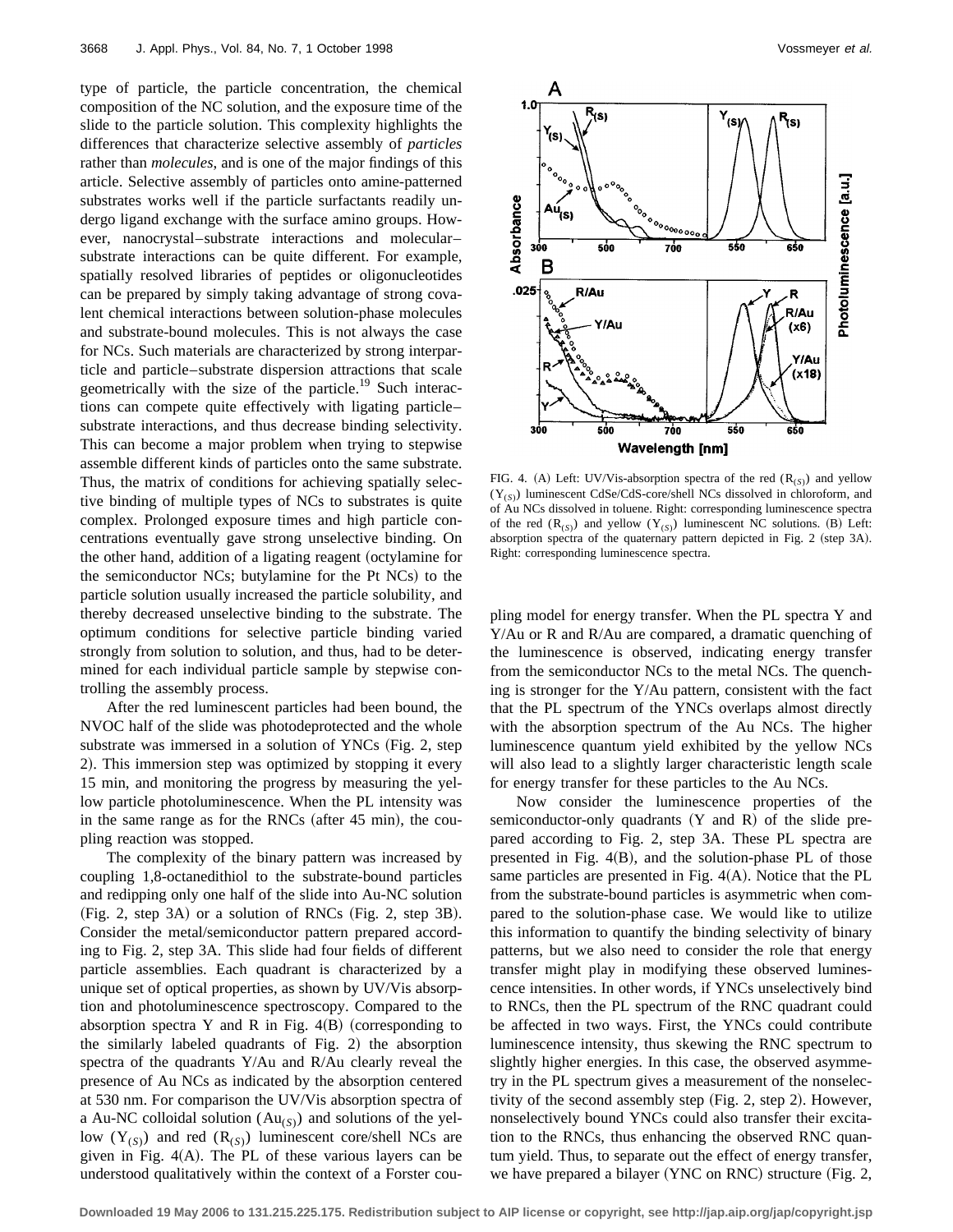

FIG. 5. Luminescence spectra of a binary pattern of YNCs and RNCs after coupling one layer of RNCs on top as illustrated in Fig. 2 (step 3B).

step  $3B$ ), and compared its PL spectrum (Fig. 5) to the RNC monolayer. We find that when YNCs are selectively bound to RNC monolayers, the luminescence quantum yield at 610 nm perhaps increased, but only by a few percent at most. This implies that energy transfer between YNC donors and RNC acceptors is not particularly important in our samples. When one considers the distance between the *cores* in our core/shell bilayers, the fact that energy transfer does not dominate the observed PL is not surprising.<sup>20</sup> We thus believe that the asymmetric broadening in the spectra should give a reasonable estimate of the selectivity of binding achieved after assembling the second particle array. Using these data, and taking into account the different PL quantum yields, we calculated that the binding selectivity is around 93%. Given this selectivity, we should be able to prepare patterns with up to 4 or 5 types of particles, each spatially separated, and each giving an a relatively clean, single-type particle luminescence spectrum.

It was observed that the PL intensity of the CdSe/CdS core/shell NC arrays could *not* be enhanced arbitrarily by a layer-by-layer coupling of particles with 1,8-ocanedithiol. Absorption spectroscopy was utilized to monitor the growth of a thin film of particles. As successive monolayers were added, however, the luminescence intensity increased only a little or, sometimes, even decreased. One possible explanation is that the thiols introduce a set of surface electronic states that couple strongly to the electronic wave functions of the nanocrystal core. These traps presumably localize charge carriers after excitation, and thereby quench the luminescence of the particles. Low-temperature luminescence measurements in our laboratory support this hypothesis. As multilayers of various thickness of core/shell NCs are cooled to 20 K, the relative PL intensities of various layers begin to reflect the thickness of the films. This argues that surface trapping in these systems is phonon assisted, similar to the case for organically passivated (non-onion shell) semiconductor quantum dots. ${}^{2}$ 

When core/shell structures are initially prepared, amine passivation has been found to positively influence luminescence quantum yields. Thus, we attempted to enhance the total luminescence intensity of our surface-bound particle multilayers by using diamines instead of dithiols for amplified particle binding. So far, however, our attempts to use diamines for amplified binding of CdSe/CdS core/shell structured nanoparticles have not proven successful.

The particle bilayers depicted in Fig. 2 demonstrate the potential applicability of our technique toward the preparation of multicolored nanocrystal-based photonics devices. In fact, the technology reported here appears sufficient for patterning nanocrystal-based color pixels. As semiconductor quantum dot preparation techniques have advanced over the past few years, the range of luminescent colors that are available from these materials has also greatly expanded. We note that particles characterized by blue, green, and red luminescence spectra have all been reported.

# **IV. CONCLUSIONS**

Amino functionalized substrates that have been blocked with the photolabile protection group NVOC can be used to prepare complex, two-dimensional nanoparticle arrays by lithographic masking techniques. The technique for producing these patterns occurs under conditions that are both ambient and chemically mild. In addition, the techniques presented here should be compatible with other lithographic patterning steps, such as those involved in the formation of electrical contacts, capacitors, and other device components that are relevant to electronics and photonics technology. Furthermore, the technique appears quite general: to date, patterns of Au, CdSe, Pt, and CdS/CdSe core/shell, and Ag particles have been prepared on glass and silicon, and indium–tin oxide (ITO) (Ref. 22) substrates. Other technologically relevant substrates, such as semiconducting polymers, should be relatively straightforward extensions of the procedures developed here. We are currently working on this and other aspects relevant to integrating nanocrystal assemblies into microelectronic test devices.

#### **ACKNOWLEDGMENTS**

This work was part of a joint UCLA/UC Berkeley/ Hewlett Packard effort supported by an NSF-GOALI Grant. One of the authors (J.R.H.) also acknowledges support from the David and Lucile Packard Foundation, and a Sloan Fellowship. One of the authors (T.L.V.) would like to thank the Deutsche Forschungsgemeinschaft (DFG) for partial support.

- $1$ D. L. Klein, R. Roth, A. K. L. Lim, A. P. Alivisatos, and P. L. McEuen, Nature (London) 389, 699 (1997).
- <sup>2</sup>R. P. Andres, T. Bein, M. Dorogi, S. Feng, J. I. Henderson, C. P. Cubiak, W. Mahoney, R. G. Osifchin, and R. Reifenberger, Science **272**, 1323  $(1996).$
- <sup>3</sup>G. Markovich, D. V. Leff, S.-W. Chung, H. M. Soyez, B. Dunn, and J. R. Heath, Appl. Phys. Lett. **70**, 3107 (1997).
- <sup>4</sup> A. P. Alivisatos, J. Phys. Chem. **100**, 13226 (1997).
- ${}^5$ For a review, see, A. Henglein, Top. Curr. Chem. **143**, 113 (1988).
- 6P. C. Hidber, W. Helbig, E. Kim, and G. M. Whitesides, Langmuir **12**, 1375 (1996).
- 7S. P. A. Fodor, J. L. Read, M. C. Pirrung, L. Stryer, A. L. Lu, and D. Solas, Science 251, 767 (1991).
- 8T. Vossmeyer, E. Delonno, and J. R. Heath, Angew. Chem. **109**, 1123 (1997); Angew. Chem. Int. Ed. Engl. 36, 1080 (1997).
- <sup>9</sup> J. R. Heath, T. Vossmeyer, E. DeIonno, and G. Markovich, ACS Symp. Ser. 679, 1 (1997).
- <sup>10</sup>L. T. Mazzola and S. P. A. Fodor, Biophys. J. **68**, 1653 (1995).
- <sup>11</sup> S. A. Sundberg, R. W. Barrett, M. Pirrung, A. L. Lu, B. Kiangsoontra, and C. P. Holmes, J. Am. Chem. Soc. 117, 12 050 (1995).